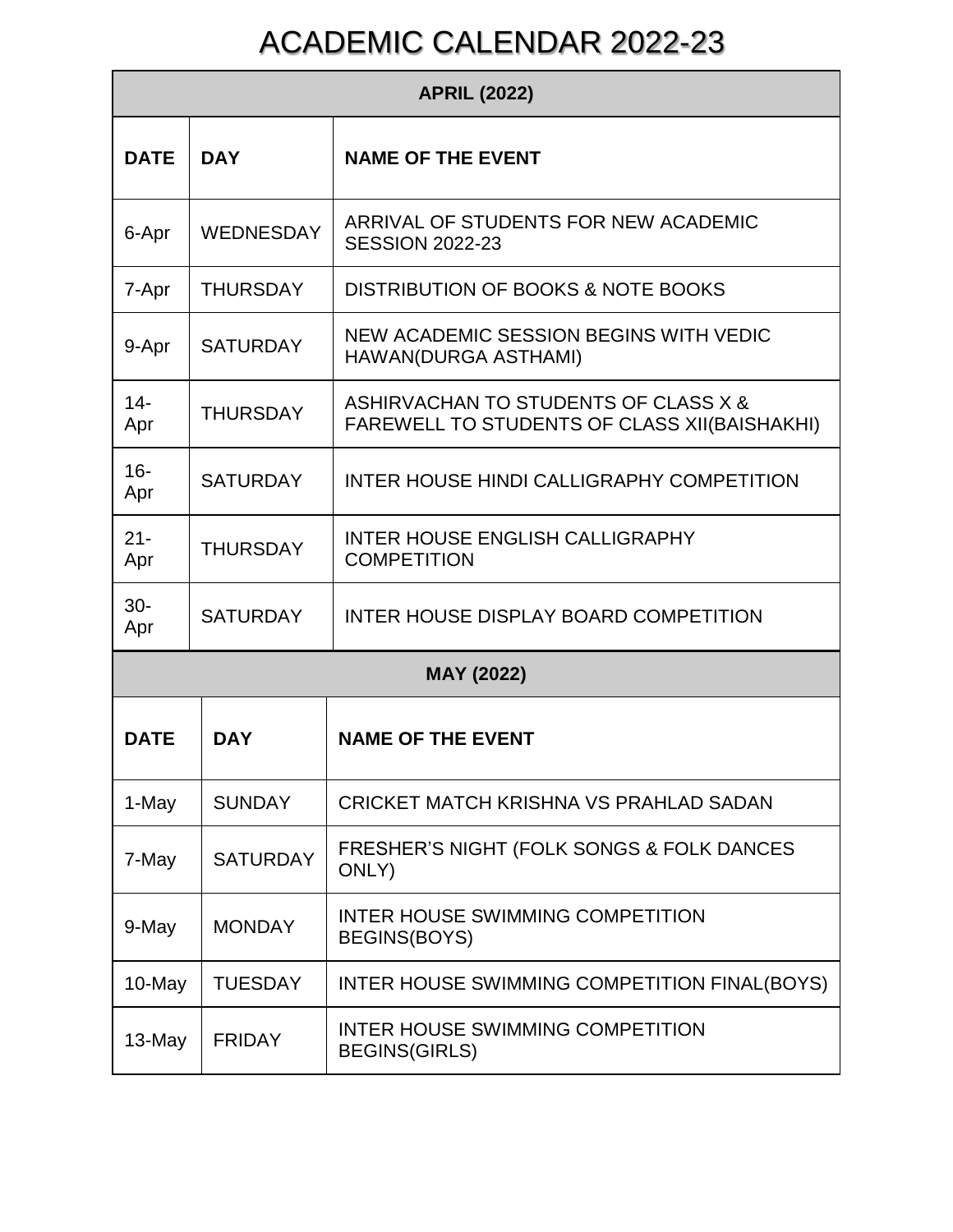| <b>MAY (2022)</b>  |                                        |  |                                                                                                                            |
|--------------------|----------------------------------------|--|----------------------------------------------------------------------------------------------------------------------------|
| 14-May             | <b>SATURDAY</b>                        |  | INTER HOUSE SWIMMING COMPETITION<br><b>FINAL(GIRLS)</b>                                                                    |
| $16-$<br>May       | <b>MONDAY</b>                          |  | INTER SCHOOL SWIMMING COMPETITION BEGINS                                                                                   |
| $17 -$<br>May      | <b>TUESDAY</b>                         |  | <b>INTER SCHOOL SWIMMING COMPETITION FINAL</b>                                                                             |
| 21-May             | <b>SATURDAY</b>                        |  | UNIT TEST-I /PERIODIC TEST-I(VI-XII) COMMENCES                                                                             |
| 28-May             | <b>SATURDAY</b>                        |  | UNIT TEST-I /PERIODIC TEST-I (VI-XII) ENDS PARENT -<br>TEACHER MEET AT 1100 HRS.<br>& STUDENTS DEPARTS FOR SUMMER VACATION |
|                    |                                        |  | <b>JUNE (2022)</b>                                                                                                         |
| <b>DATE</b>        | <b>DAY</b><br><b>NAME OF THE EVENT</b> |  |                                                                                                                            |
| $13 -$<br>June     | <b>MONDAY</b>                          |  | OLD CLASS XII STUDENTS DEPARTS AFTER THE LAST<br><b>BOARD EXAM (2021-22)</b>                                               |
| <b>JULY (2022)</b> |                                        |  |                                                                                                                            |
| <b>DATE</b>        | <b>DAY</b>                             |  | <b>NAME OF THE OCCASSION</b>                                                                                               |
| 9-July             | <b>SATURDAY</b>                        |  | ARRIVAL OF TEACHERS AFTER SUMMER VACATION<br>MEETING AT 1000 HRS.                                                          |
| $10 -$<br>July     | <b>SUNDAY</b>                          |  | ARRIVAL OF STUDENTS AFTER SUMMER VACATION                                                                                  |
| $11 -$<br>July     | <b>MONDAY</b>                          |  | <b>TEACHING COMMENCE AFTER VACATION</b>                                                                                    |
| <b>DATE</b>        | <b>DAY</b>                             |  | <b>NAME OF THE EVENT</b>                                                                                                   |
| $13 -$<br>July     | <b>WEDNESDAY</b>                       |  | <b>GURU PURNIMA CELEBRATION</b>                                                                                            |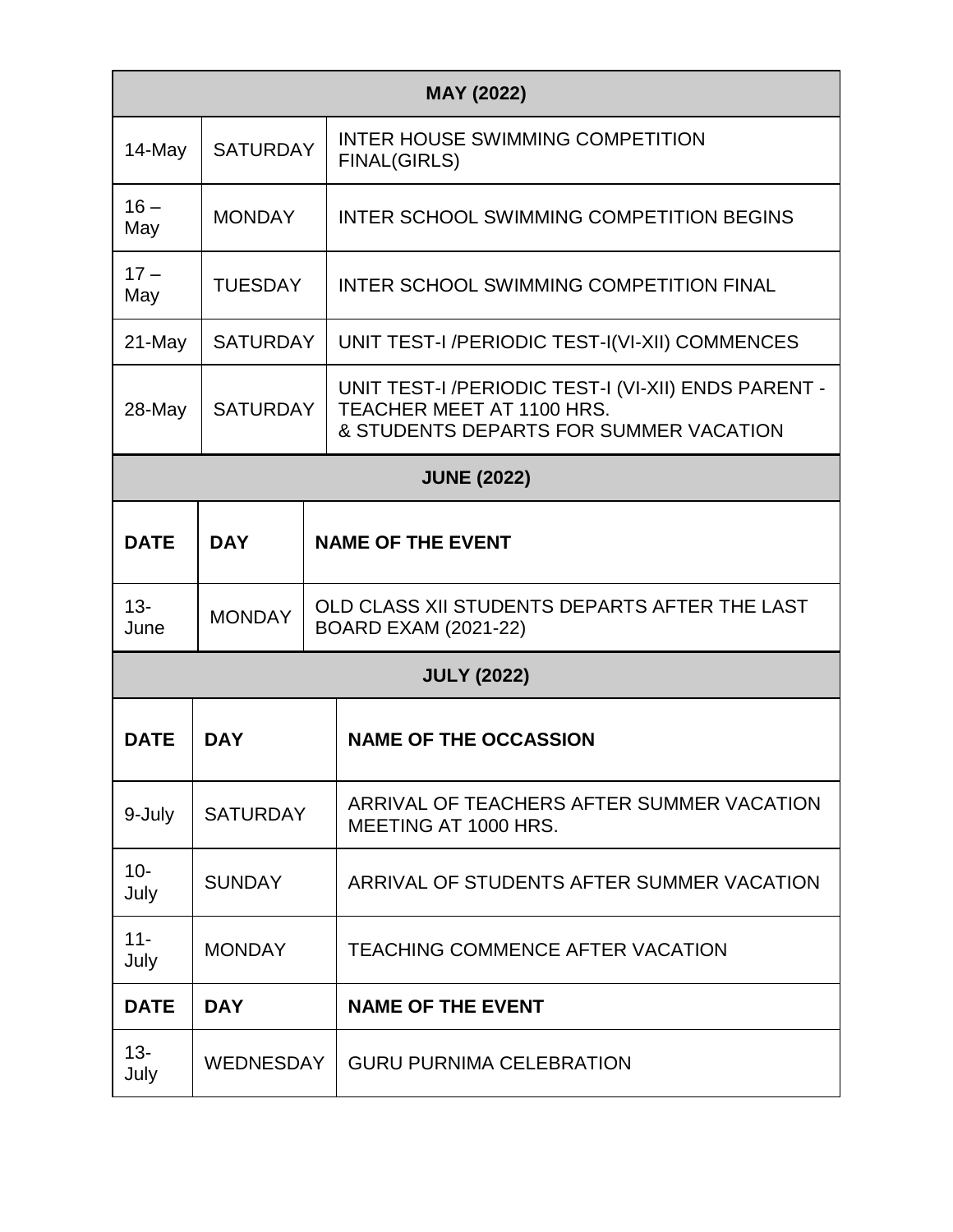| <b>JULY (2022)</b>   |                  |                                                                                          |  |
|----------------------|------------------|------------------------------------------------------------------------------------------|--|
| $18 -$<br>July       | <b>MONDAY</b>    | <b>INTER HOUSE FOOTBALL TOURNAMENT BEGINS</b><br>(BOYS & GIRLS)                          |  |
| $22 -$<br>July       | <b>FRIDAY</b>    | <b>INTER HOUSE FOOTBALL TOURNAMENT FINAL</b><br>(BOYS & GIRLS)                           |  |
| $25 -$<br>July       | <b>MONDAY</b>    | INTER HOUSE DRAWING & PAINTING COMPETITION                                               |  |
| $27 -$<br>July       | <b>WEDNESDAY</b> | INTER HOUSE CARTOON MAKING COMPETITION                                                   |  |
| $30-$<br>July        | <b>SATURDAY</b>  | <b>INTER HOUSE MEHNDI COMPETITION</b>                                                    |  |
| $31 -$<br>July       | <b>SUNDAY</b>    | <b>HARIYALI TEEJ CELEBRATION</b>                                                         |  |
| <b>AUGUST (2022)</b> |                  |                                                                                          |  |
| <b>DATE</b>          | <b>DAY</b>       | <b>NAME OF THE EVENT</b>                                                                 |  |
| 1-Aug                | <b>MONDAY</b>    | <b>INTER HOUSE ENGLISH DEBATE COMPETITION</b>                                            |  |
| 2-Aug                | <b>TUESDAY</b>   | <b>INTER HOUSE BASKET BALL TOURNAMENT BEGINS</b><br>(BOYS & GIRLS)                       |  |
| 4-Aug                | <b>THURSDAY</b>  | <b>INTER HOUSE BASKET BALL TOURNAMENT FINAL</b><br>(BOYS & GIRLS)                        |  |
| 6-Aug                | <b>SATURDAY</b>  | <b>INTER HOUSE RANGOLI COMPETITION &amp; CULTURAL</b><br>EVENING BY MEERA & RADHA SADANS |  |
| $11 -$<br>Aug        | <b>THURSDAY</b>  | RAKSHA BANDHAN SHORT OUTING UPTO BAREILLY                                                |  |
| $12 -$<br>Aug        | <b>FRIDAY</b>    | INTER HOUSE HINDI DEBATE COMPETITION                                                     |  |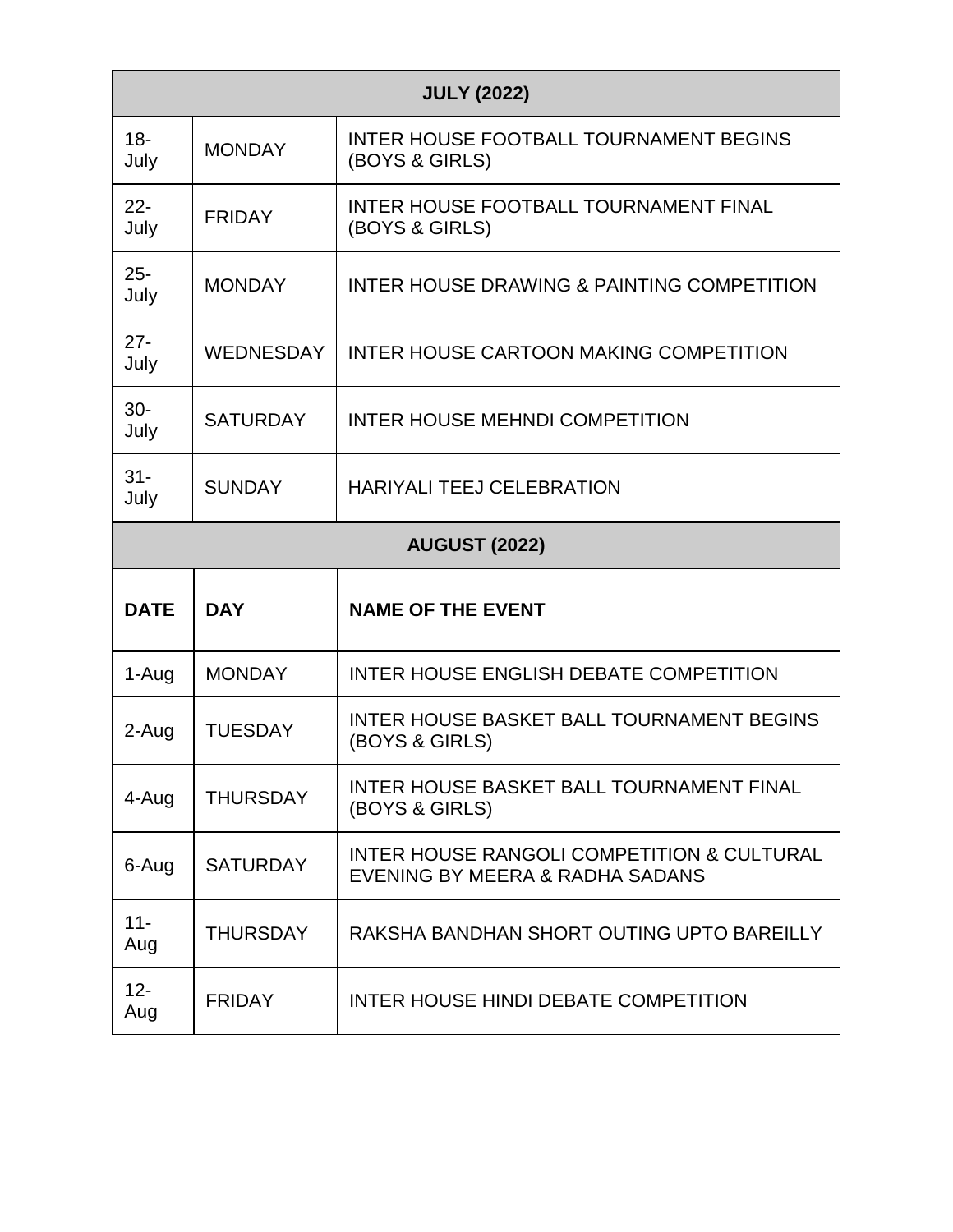| <b>AUGUST (2022)</b>    |                  |                                                                    |  |
|-------------------------|------------------|--------------------------------------------------------------------|--|
| $15 -$<br>Aug           | <b>MONDAY</b>    | <b>INDEPENDENCE DAY CELEBRATION</b>                                |  |
| $18 -$<br>Aug           | <b>FRIDAY</b>    | PRE CELEBRATION OF SHRIKRISHNA<br><b>JANMASTHAMI</b>               |  |
| $29 -$<br>Aug           | <b>MONDAY</b>    | INTER HOUSE TABLE TENNIS TOURNAMENT BEGINS<br>(BOYS & GIRLS)       |  |
| $31 -$<br>Aug           | WEDNESDAY        | <b>INTER HOUSE TABLE TENNIS TOURNAMENT FINAL</b><br>(BOYS & GIRLS) |  |
| <b>SEPTEMBER (2022)</b> |                  |                                                                    |  |
| <b>DATE</b>             | <b>DAY</b>       | <b>NAME OF THE EVENT</b>                                           |  |
| 3-Sep                   | <b>SATURDAY</b>  | <b>INTER HOUSE SCIENCE EXHIBITION</b>                              |  |
| 5-Sep                   | <b>MONDAY</b>    | <b>TEACHER'S DAY CELEBRATION</b>                                   |  |
| 6-Sep                   | <b>TUESDAY</b>   | <b>REVISION FOR MID TERM EXAMINATIONS STARTS</b>                   |  |
| 7-Sep                   | <b>WEDNESDAY</b> | <b>INTER HOUSE ENGLISH ESSAY WRITING</b><br><b>COMPETITION</b>     |  |
| 8-Sep                   | <b>THURSDAY</b>  | <b>INTER HOUSE BADMINTION TOURNAMENT BEGINS</b><br>(BOYS & GIRLS)  |  |
| $10-$<br>Sep            | <b>SATURDAY</b>  | <b>INTER HOUSE BADMINTION TOURNAMENT FINAL</b><br>(BOYS & GIRLS)   |  |
| $12 -$<br>Sep           | <b>MONDAY</b>    | HALF YEARLY (VI-XI) COMMENCE                                       |  |
| $14 -$<br>Sep           | <b>WEDNESDAY</b> | <b>HINDI DIWAS</b>                                                 |  |
| $22 -$<br>Sep           | <b>THURSDAY</b>  | HALF YEARLY (VI -XI) ENDS                                          |  |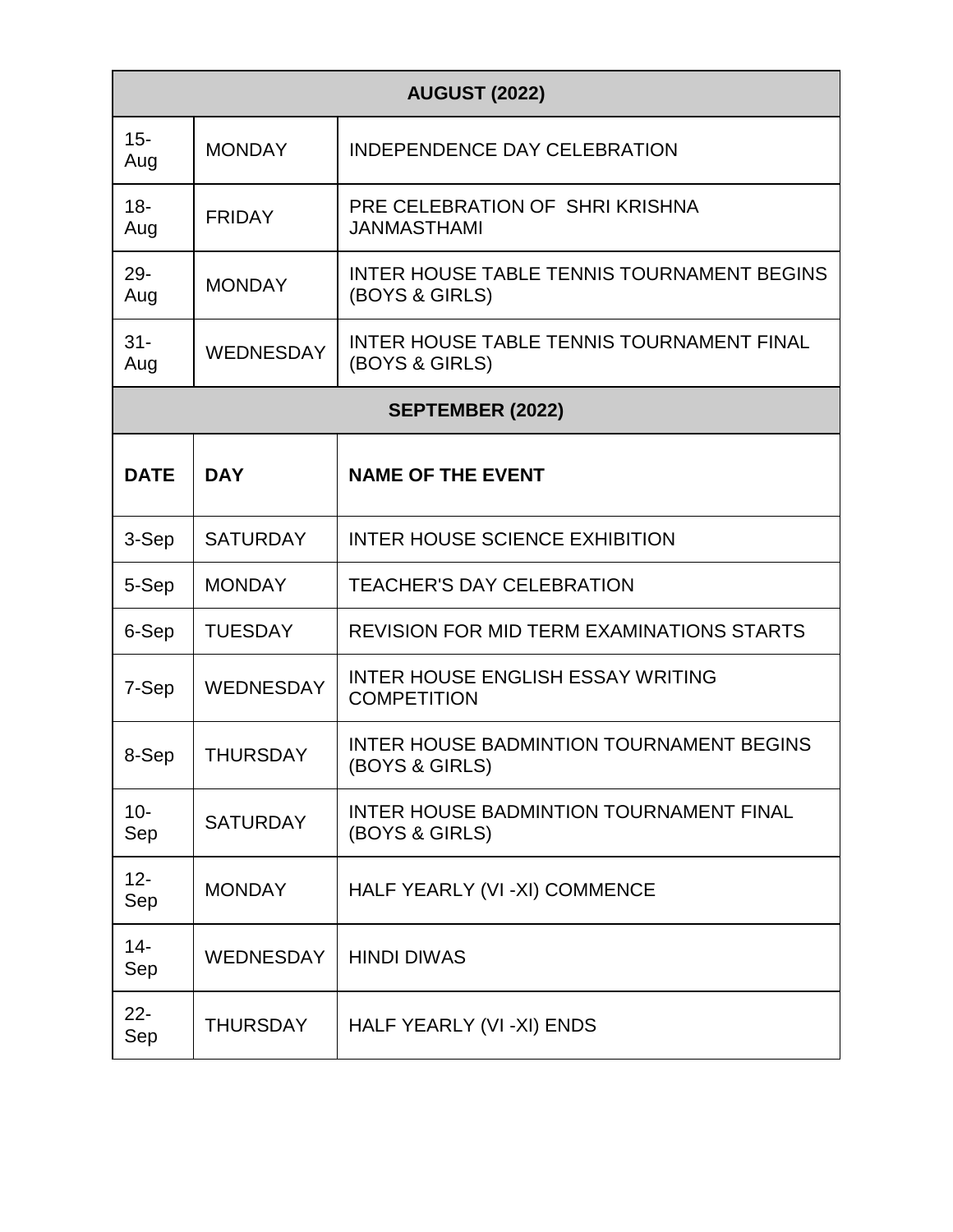| <b>SEPTEMBER (2022)</b> |                  |                                                                                      |  |
|-------------------------|------------------|--------------------------------------------------------------------------------------|--|
| $25 -$<br>Sep           | <b>SUNDAY</b>    | PARENT-TEACHER MEET ( ANSWER SHEETS OF<br>HALF YEARLY SHALL BE SHOWN TO THE PARENTS) |  |
|                         |                  | <b>OCTOBER (2022)</b>                                                                |  |
| <b>DATE</b>             | <b>DAY</b>       | <b>NAME OF THE EVENT</b>                                                             |  |
| 2-Oct                   | <b>SUNDAY</b>    | <b>GANDHIJI AND SHASTRIJI JAYANTI CELEBRATION</b>                                    |  |
| 4-Oct                   | <b>TUESDAY</b>   | DURGA NAVMI (VEDIC HAWAN)                                                            |  |
| 5-Oct                   | <b>WEDNESDAY</b> | <b>DUSSERA CELEBRATION</b>                                                           |  |
| 6-Oct                   | <b>THURSDAY</b>  | <b>CAMPUS CLEANING</b>                                                               |  |
| 8-Oct                   | <b>SATURDAY</b>  | <b>INTER SCHOOL SCIENCE EXHIBITION</b>                                               |  |
| $11 -$<br>Oct           | <b>TUESDAY</b>   | <b>INTER HOUSE VOLLEYBALL TOURNAMENT BEGINS</b><br>(BOYS & GIRLS)                    |  |
| $14 -$<br>Oct           | <b>FRIDAY</b>    | INTER HOUSE VOLLEYBALL TOURNAMENT FINAL<br>(BOYS & GIRLS)                            |  |
| $18 -$<br>Oct           | <b>TUESDAY</b>   | INTER HOUSE POSTER MAKING COMPETITION<br>(INTERACT CLUB)                             |  |
| $20 -$<br>Oct           | <b>THURSDAY</b>  | <b>COURSE COMPLETION OF CLASS X &amp; XII</b>                                        |  |
| $22 -$<br>Oct           | <b>SATURDAY</b>  | ANNUAL FUNCTION & STUDENTS DEPARTS FOR<br><b>DEEPWALI VACATION</b>                   |  |
| $29 -$<br>Oct           | <b>SATURDAY</b>  | ARRIVAL OF TEACHERS AFTER DEEPAWALI<br><b>VACATION (BHAI DOOJ)</b>                   |  |
| $30-$<br>Oct            | <b>SUNDAY</b>    | ARRIVAL OF STUDENTS AFTER DEEPAWALI<br><b>VACATION</b>                               |  |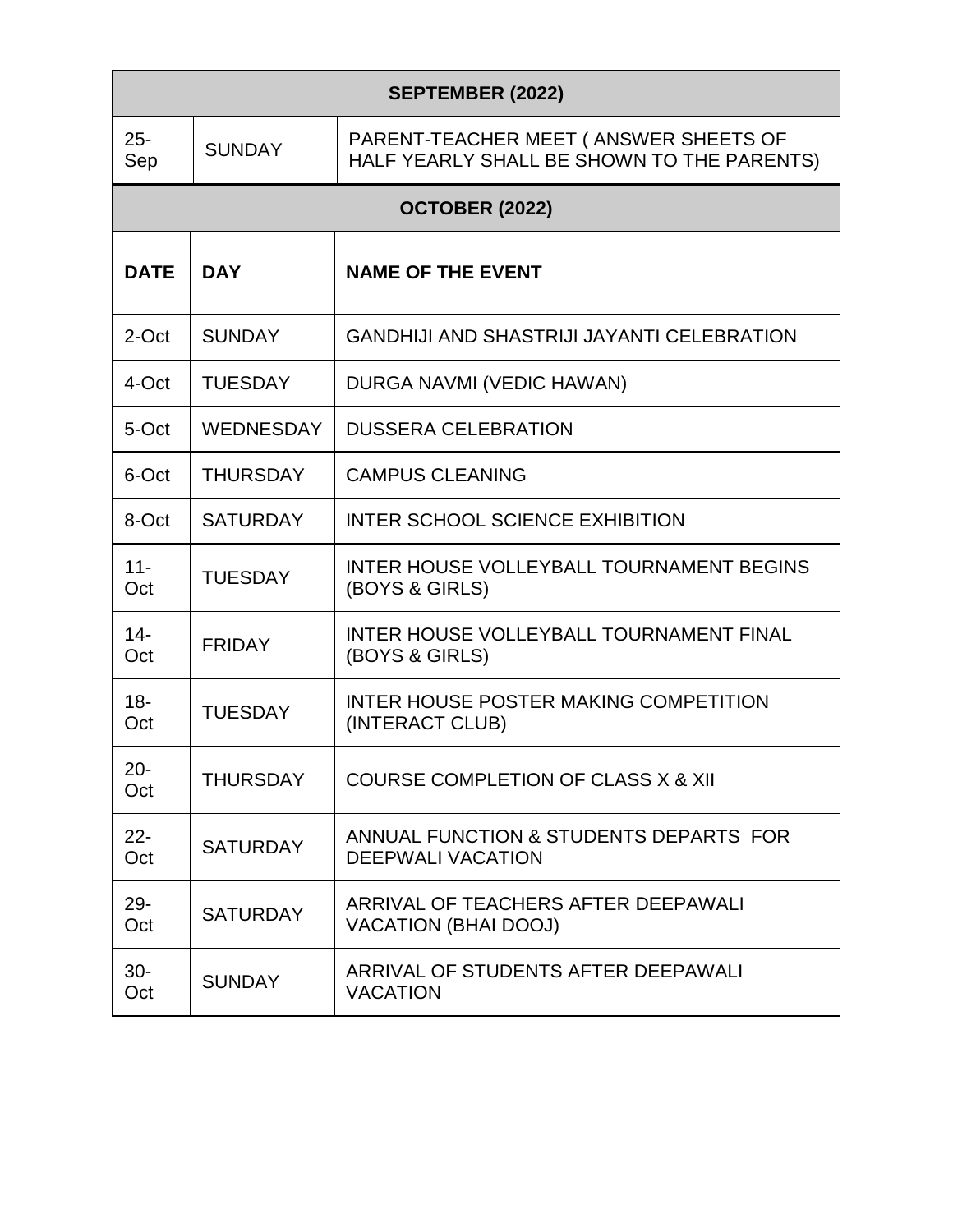| <b>NOVEMBER (2022)</b> |                  |                                                                                                                      |  |
|------------------------|------------------|----------------------------------------------------------------------------------------------------------------------|--|
| <b>DATE</b>            | <b>DAY</b>       | <b>NAME OF THE EVENT</b>                                                                                             |  |
| 7-Nov                  | <b>MONDAY</b>    | UNIT TEST-II /PERIODIC TEST-II (VI-XII) COMMENCES                                                                    |  |
| 8-Nov                  | <b>TUESDAY</b>   | KARTIK PURIMA, GURU NANAK JAYANTI<br><b>CELEBRATION</b>                                                              |  |
| $14 -$<br>Nov          | <b>MONDAY</b>    | CHILDRENS' DAY CELEBRATION - BADA KHANA                                                                              |  |
| $16 -$<br>Nov          | <b>WEDNESDAY</b> | UNIT TEST-II / PERIODIC TEST-II (VI-XII) ENDS                                                                        |  |
| $20 -$<br>Nov          | <b>SUNDAY</b>    | <b>CRICKET MATCH (RAM VS ARJUN)</b>                                                                                  |  |
| $21 -$<br>Nov          | <b>MONDAY</b>    | <b>I PRE BOARD EXAM CLASS X &amp; XII COMMENCE</b>                                                                   |  |
| DECEMBER (2022)        |                  |                                                                                                                      |  |
| <b>DATE</b>            | <b>DAY</b>       | <b>NAME OF THE EVENT</b>                                                                                             |  |
| 1-Dec                  | <b>THURSDAY</b>  | IST PRE BOARD EXAM CLASS X & XII ENDS                                                                                |  |
| 3-Dec                  | <b>SATURDAY</b>  | CULTURAL EVENING BY KRISHNA, KARAN AND RAM<br><b>SADANS</b>                                                          |  |
| $16 -$<br>Dec          | <b>FRIDAY</b>    | UNIT TEST-III (VI-IX) & (XI) & II PRE BOARD X AND XII<br><b>COMMENCE</b>                                             |  |
| 24-<br>Dec             | <b>SATURDAY</b>  | UNIT TEST-III (VI-IX & (XI) & II PRE BOARD X & XII END,<br>STUDENTS DEPARTS FOR WINTER VACATION (VI TO<br>IX AND XI) |  |
| $26 -$<br>Dec          | <b>MONDAY</b>    | WINTER COACHING FOR CLASS X & XII BEGIN                                                                              |  |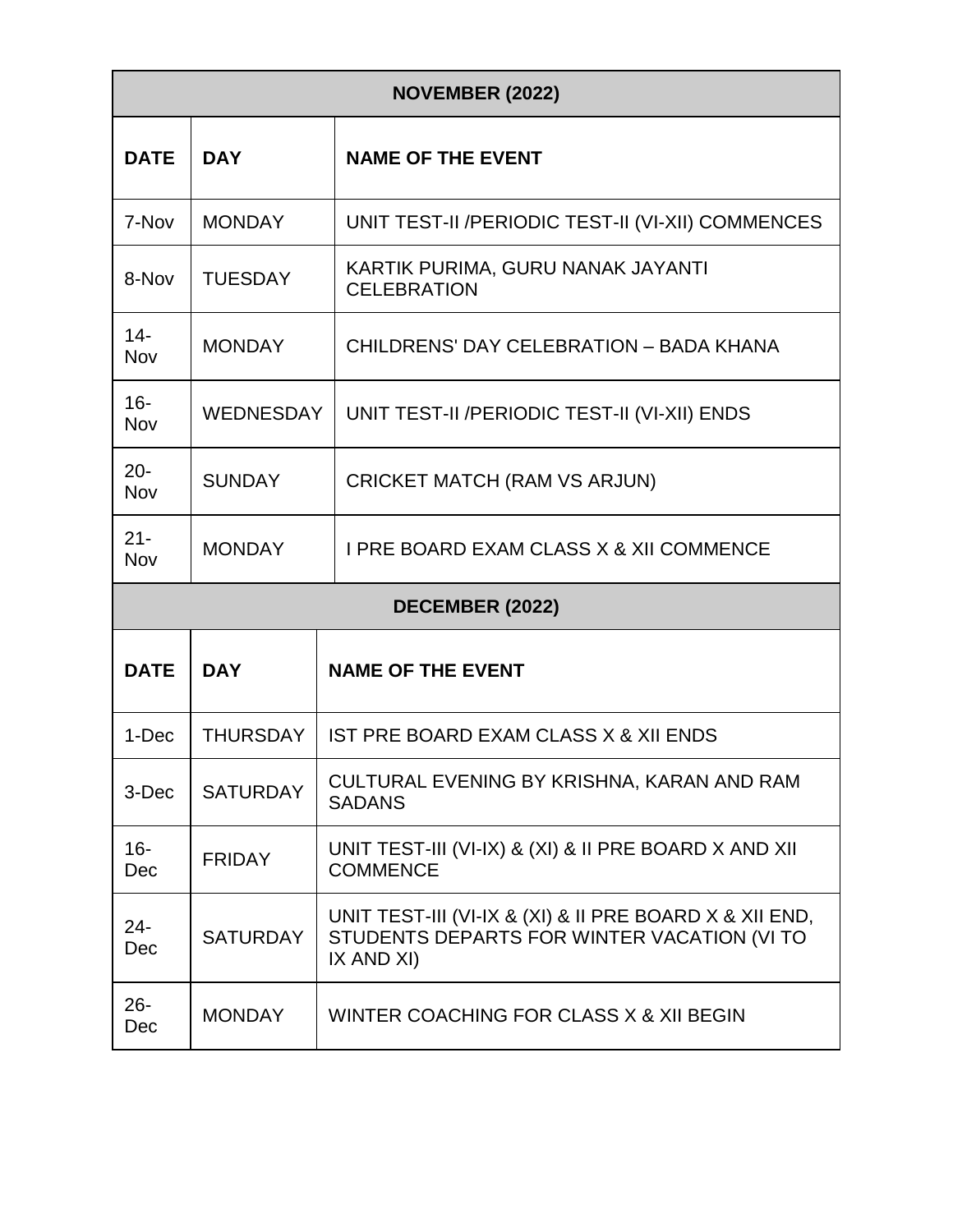| <b>JANUARY (2023)</b> |                  |                                                                                  |  |
|-----------------------|------------------|----------------------------------------------------------------------------------|--|
| <b>DATE</b>           | <b>DAY</b>       | <b>NAME OF THE EVENT</b>                                                         |  |
| 7-Jan                 | <b>SATURDAY</b>  | ARRIVAL OF TEACHERS AFTER WINTER VACATION.                                       |  |
| 8-Jan                 | <b>SUNDAY</b>    | ARRIVAL OF STUDENTS AFTER WINTER VACATION                                        |  |
| $13 -$<br>Jan         | <b>FRIDAY</b>    | <b>LOHRI CELEBRATION</b>                                                         |  |
| $14 -$<br>Jan         | <b>SATURDAY</b>  | <b>MAKAR SANKRANTI</b>                                                           |  |
| $21 -$<br>Jan         | <b>SATURDAY</b>  | CULTURAL EVENING BY ARJUN AND PRAHLAD<br><b>SADANS</b>                           |  |
| $25 -$<br>Jan         | <b>WEDNESDAY</b> | <b>BASANT PANCHMI CELEBRATION AND VEDIC</b><br><b>HAWAN</b>                      |  |
| $26 -$<br>Jan         | <b>THURSDAY</b>  | <b>REPUBLIC DAY CELEBRATION</b>                                                  |  |
| $28 -$<br>Jan         | <b>SATURDAY</b>  | PERIODIC TEST III EXAMINATION CLASS XI<br><b>COMMENCE</b>                        |  |
| FEBURARY (2023)       |                  |                                                                                  |  |
| <b>DATE</b>           | <b>DAY</b>       | <b>NAME OF THE EVENT</b>                                                         |  |
| $4-$<br>Feb           | <b>SATURDAY</b>  | PERIODIC TEST III EXAMINATION CLASS XI ENDS                                      |  |
| $5 -$<br>Feb          | <b>SUNDAY</b>    | MAGHI PURNIMA AND RAVIDAS JAYANTI                                                |  |
| $11 -$<br>Feb         | <b>SATURDAY</b>  | ASHIRVACHAN TO STUDENTS OF CLASS X &<br><b>FAREWELL TO STUDENTS OF CLASS XII</b> |  |
| $13 -$<br>Feb         | <b>MONDAY</b>    | <b>REVISION FOR ANNUAL EXAMINATION</b>                                           |  |